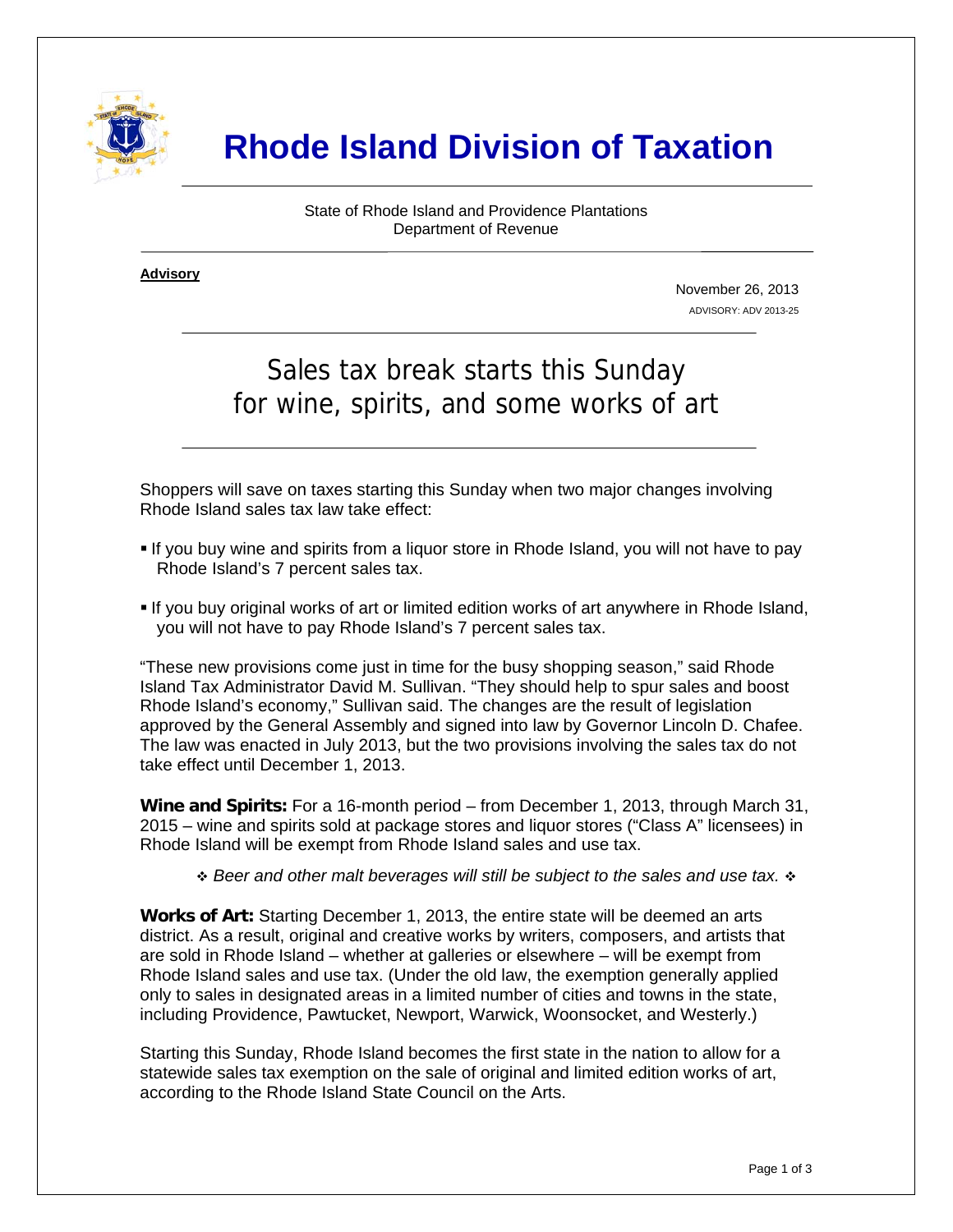## Arts district details

A "work of art" may include a book or other writing, a play, a musical composition, a painting, a print, a photograph, a sculpture, the creation of a film, the creation of a dance, and traditional crafts and fine crafts. Fine art photography will qualify. But commercial photography – such as wedding photos or photos taken as part of a commercial assignment – will not qualify.

As an artist, you will not qualify for the sales tax exemption automatically; you must take two steps:

1.) Register for a sales tax permit and pay the required \$10 permit fee. You can [register](https://www.ri.gov/taxation/BAR/)  [and pay the permit fee online](https://www.ri.gov/taxation/BAR/) or use the [print version of the registration form](http://www.tax.ri.gov/forms/2010/BAR%20092010.pdf) (known as the "Business Application and Registration" form, or BAR form).

2.) File an "Application for Sales Tax Exemption for Artistic Works." The form is [available](http://www.tax.ri.gov/forms/2013/Excise/Artistic%20Works%20Sales%20Tax%20Exemption.pdf)  [online](http://www.tax.ri.gov/forms/2013/Excise/Artistic%20Works%20Sales%20Tax%20Exemption.pdf) at the Division of Taxation and Council on the Arts websites.

- Even if you already have a sales tax permit, you must apply for the exemption certificate.
- The "Application for Sales Tax Exemption" is available only on paper; you must have an active sales tax permit to qualify for it.
- You can submit the paper BAR form and the "Application for Sales Tax Exemption" form at once.
- If you already have a sales tax permit and an artists' exemption certificate, you must reapply for the exemption.

## For more information . . .

The Rhode Island State Council on the Arts has created [a special section on its website](http://www.arts.ri.gov/projects/salestax/index.php#howitworks) to provide details about the statewide arts district and the sales and use tax exemption for original works of art and limited edition works of art: [www.arts.ri.gov/salestax.](http://www.arts.ri.gov/salestax)

For more information about the sales tax exemption for certain works of art, please see the Division of Taxation's [recently posted regulation](http://www.sos.ri.gov/documents/archives/regdocs/released/pdf/DOTAX/7497.pdf).

For more about the statewide arts district and what counts for purposes of the sales tax exemption, please see the FAQs on the following page, which are adapted from information provided by the Council on the Arts.

The Council on the Arts and the Division of Taxation have been sending representatives to various locations throughout the state in recent weeks to meet with groups of artists to discuss the new law and its impact, provide details, and answer questions.

The Division of Taxation's Excise Tax section, which oversees the sales tax, can be reached at (401) 574-8955 from 8:30 a.m. to 3:30 p.m. business days.